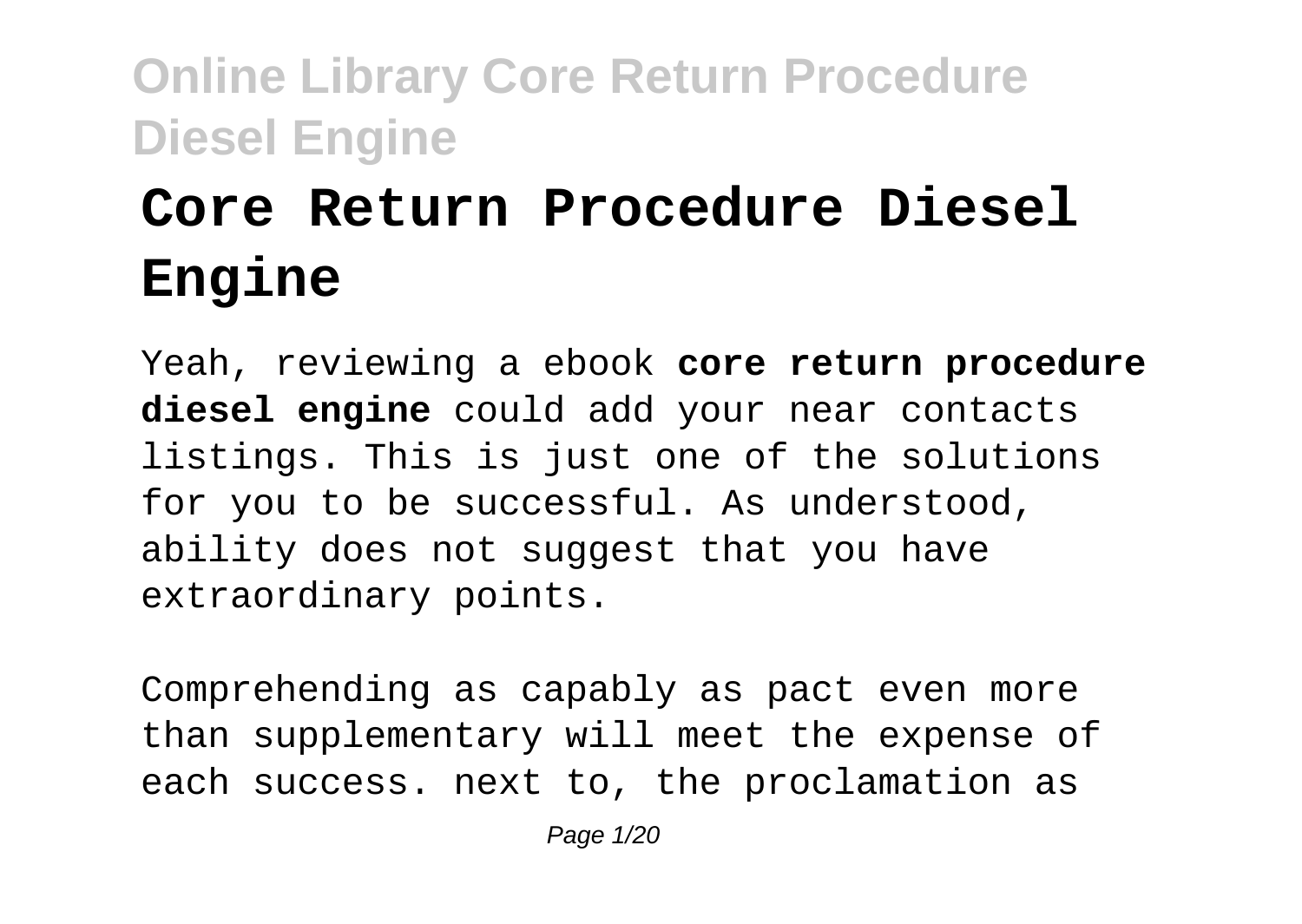competently as perspicacity of this core return procedure diesel engine can be taken as competently as picked to act.

How to Return Diesel Engine Core Parts, Faster Core Refunds! **Core Returns | Diesel Power Products**

REASSEMBLY RARE HYDROLOCKED DIESEL TWIN TRACTOR | Part 2CNH Industrial Reman Core Return Center Opposed Piston Diesel Engines Are Crazy Efficient **How to: troubleshoot your marine diesel fuel system - Yachting Monthly** Diesel Engines 101. Class 1.How to change the return fuel line on a Volvo Penta D2-55 Page 2/20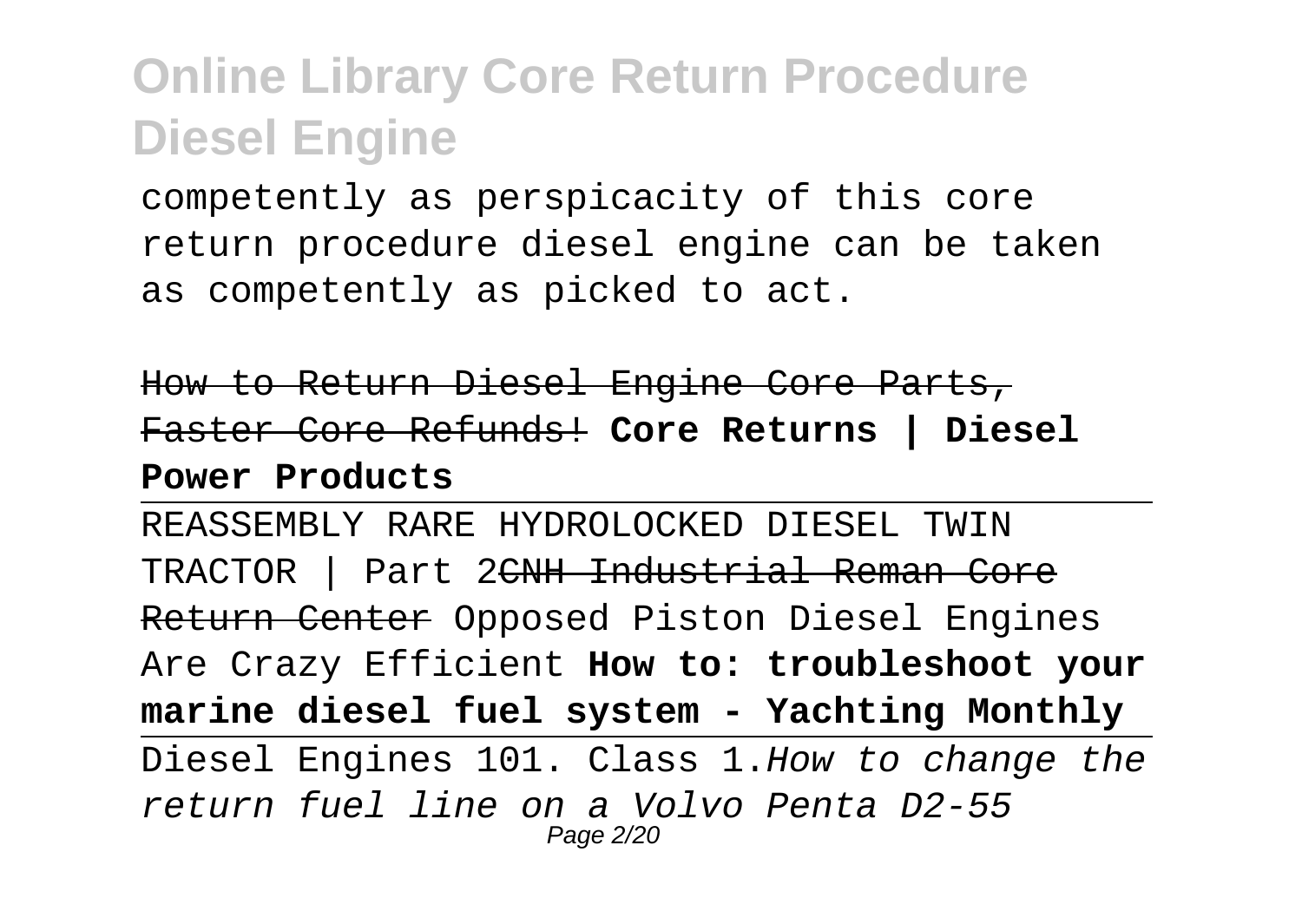Marine Diesel engine What is a Core Charge On Auto Parts

Thoroughbred Diesel VP44 Core Return Process | VP44 Cores ExplainedIndustrial Injection - Diesel Injector CORE Return Process PETROL vs DIESEL Engines - An in-depth COMPARISON Why Bitcoin And Not Litecoin? Why Not to Buy a Diesel Car (Diesel vs Gasoline Engine) Putting Petrol Into A Diesel Car #TBT - Fifth Gear **How a Common Rail Diesel Injector Works and Common Failure Points - Engineered Diesel** Americans Have No Idea How Much Fuel Idling Uses Dodge Ram 24v Cummins VP44 Death VP44 injection pump killer!? Why Do Diesel Engines Page 3/20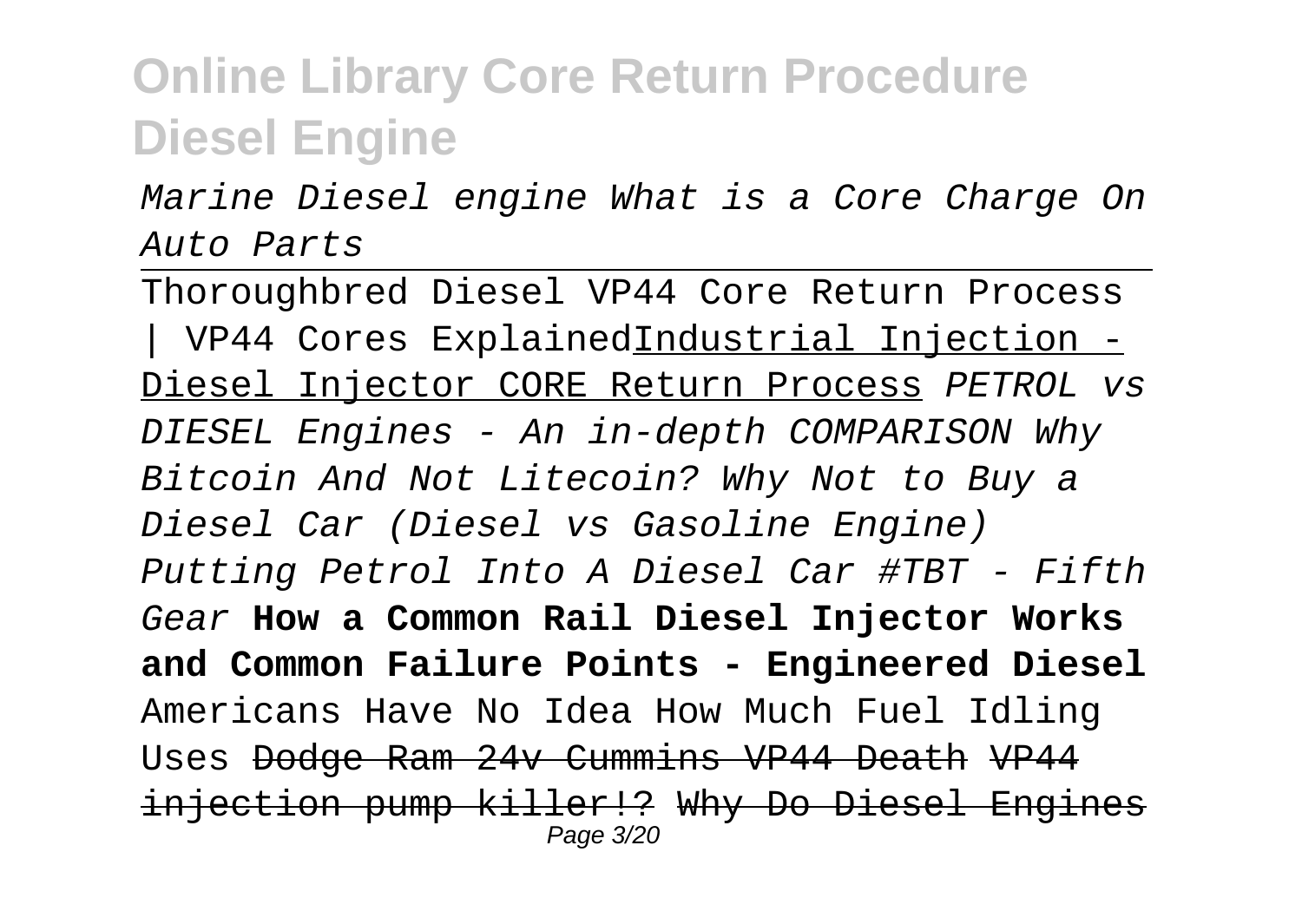Runaway? What Is A Diesel Engine Runaway? The Differences Between Petrol and Diesel Engines

How Mazda Is Saving The Gasoline Engine - SkyActiv-XDiesel Engine, How it works ? Farmtrac Engine Overhauling English Banking on Bitcoin | BITCOIN DOCUMENTARY | Crypto News | Blockchain | Digital Money | Capitalism How to Cold Start a Diesel Engine Truck (Tips, Tricks + Hacks For Truckers!) [BONUS] Radiolab - Oliver Sacks: A Journey From Where to Where Does DieselCore buy engines? | 4 Questions with DieselCore Marine diesel engine MAN B\u0026W MC/ME Engine-Page 4/20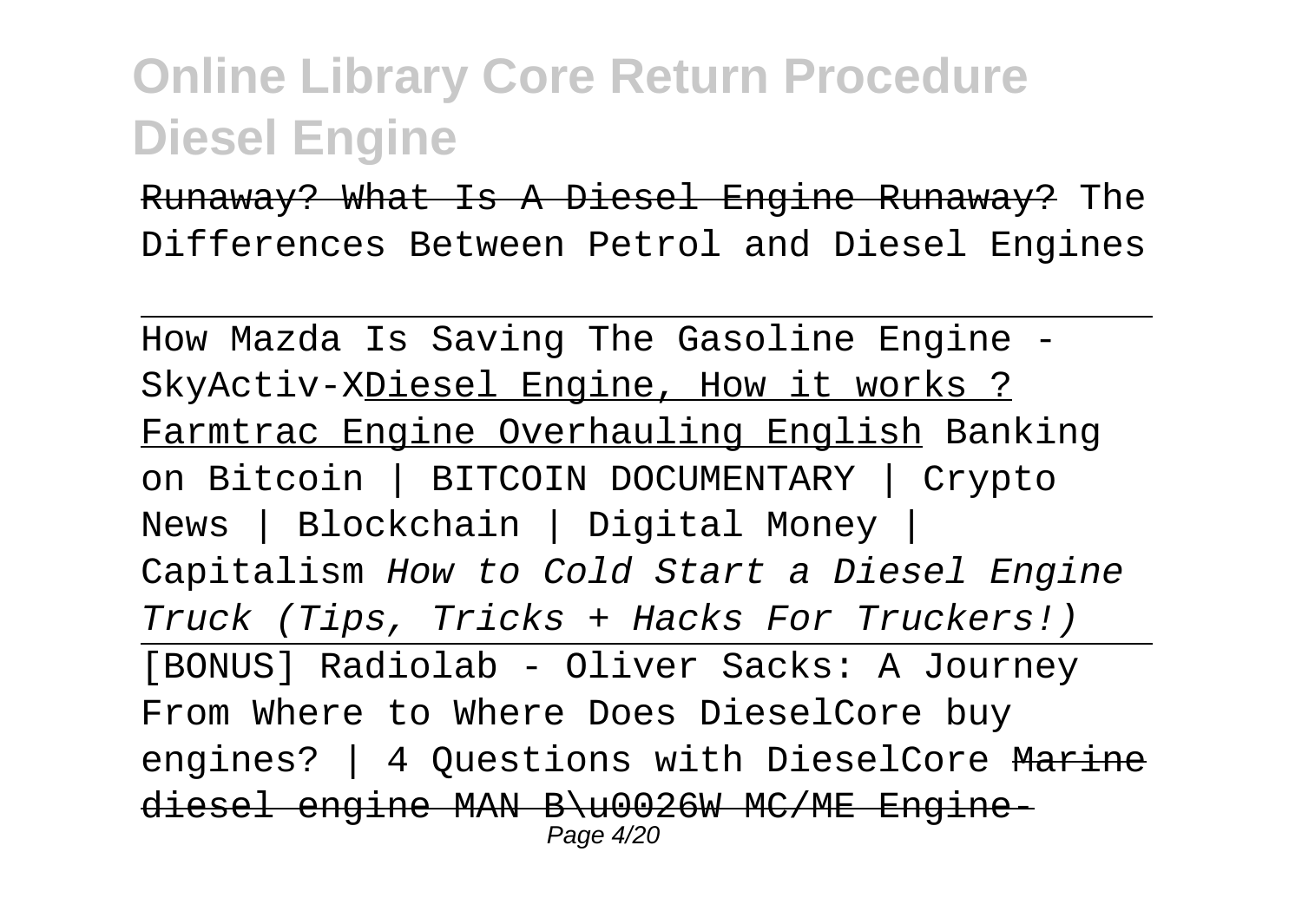#### Construction and Principle

Brief explanation of diesel engine.. Two stroke process of working

Core Return Procedure Diesel Engine Core is off wrong engine, wrong part number. Core is returned after 60 days. Core Return Procedure: Remove all fittings over to new/rebuilt unit before returning core. Drain all fuel and oil from unit. Put core(s) in plastic bag(s) (Carriers will not deliver leaking boxes.) Re-use boxes if intact. Please write on the box "Core Return" and Invoice # clearly written on the outside of box.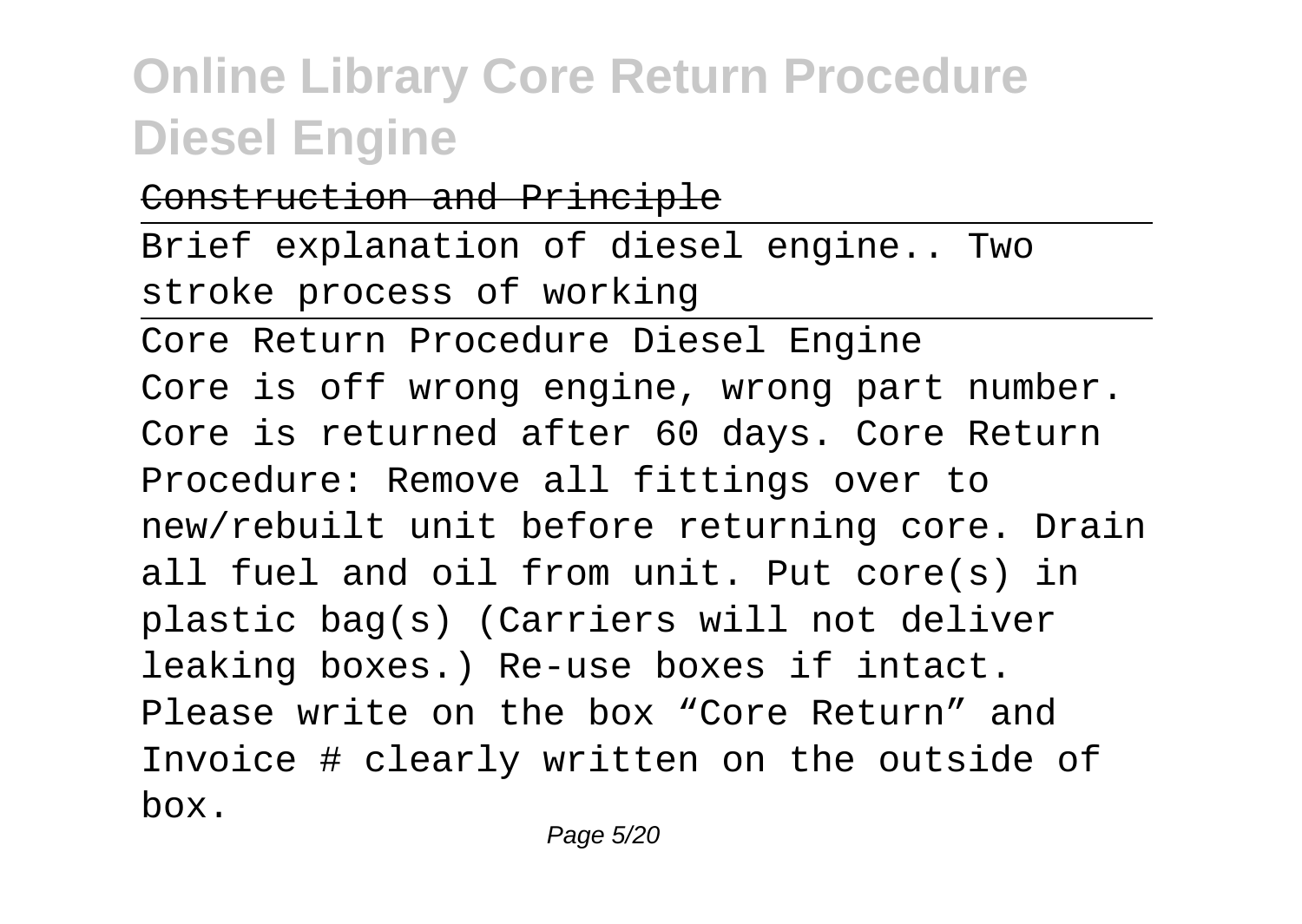Core Return Policy | Triplet Diesel Unless specified, shipping charges for the core are the responsibility of the purchasing party. Small part cores should be returned directly to the address below. If you have an engine or transmission core, please call us on our toll free # 1 (800)823-4444 to verify the return location. GOMER'S US DIESEL PARTS.

Core Return Info - US Diesel Parts Core Return Guidelines. 1. The customer will Page 6/20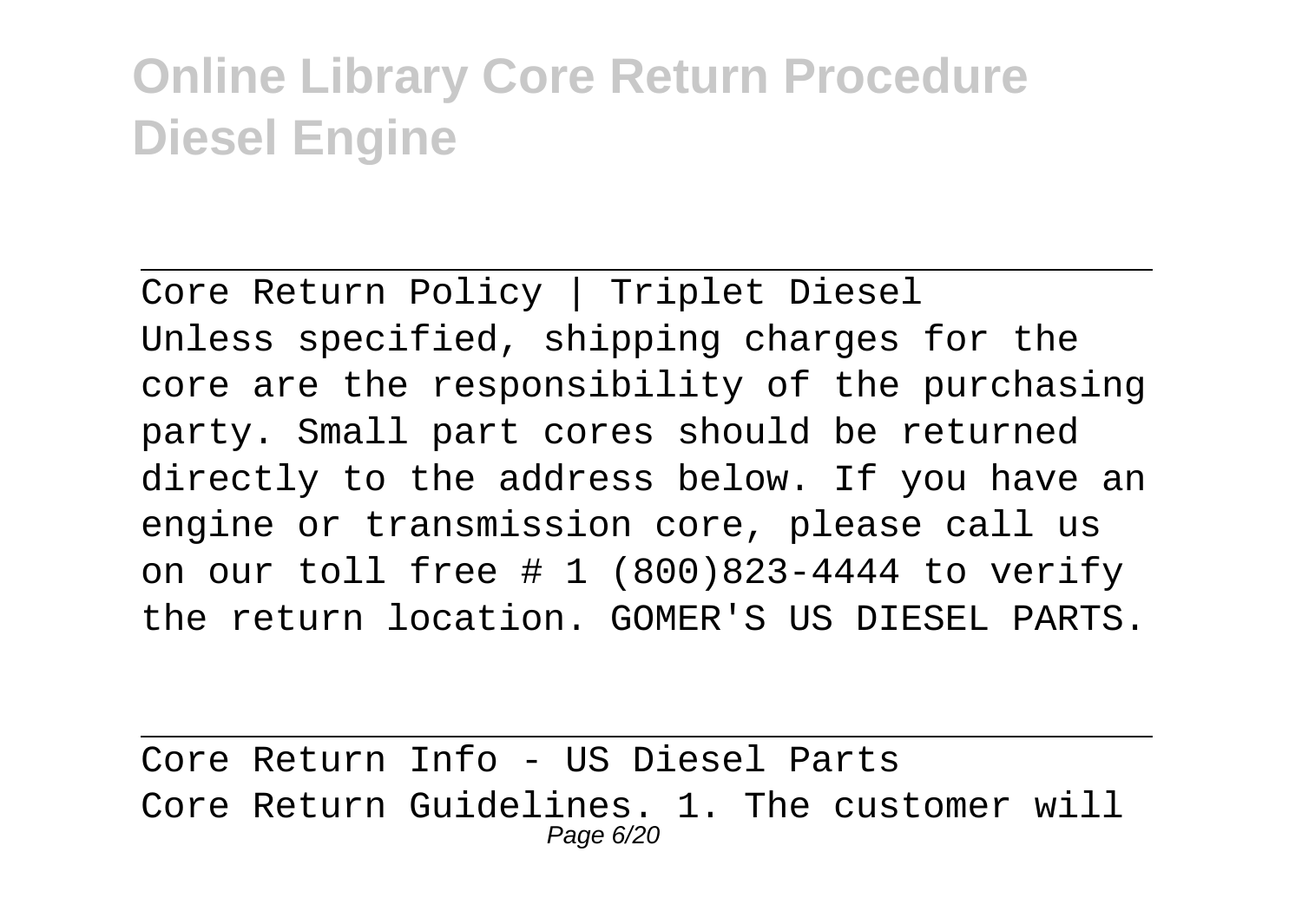have 4 weeks to return old cores or may miss the eligibility to receive their core deposit refund. 2. All core returns must be sent freight prepaid to: Baileys Diesel Group. 244 Nolan Street. Unanderra NSW 2526. ATT: Core Department.

Core Return Policy and Guidelines | Baileys Diesel Group If your replacement engine was shipped on a pallet, the return core must be wrapped like it was shipped and secured to the pallet. Core must be returned within 60 days of Page 7/20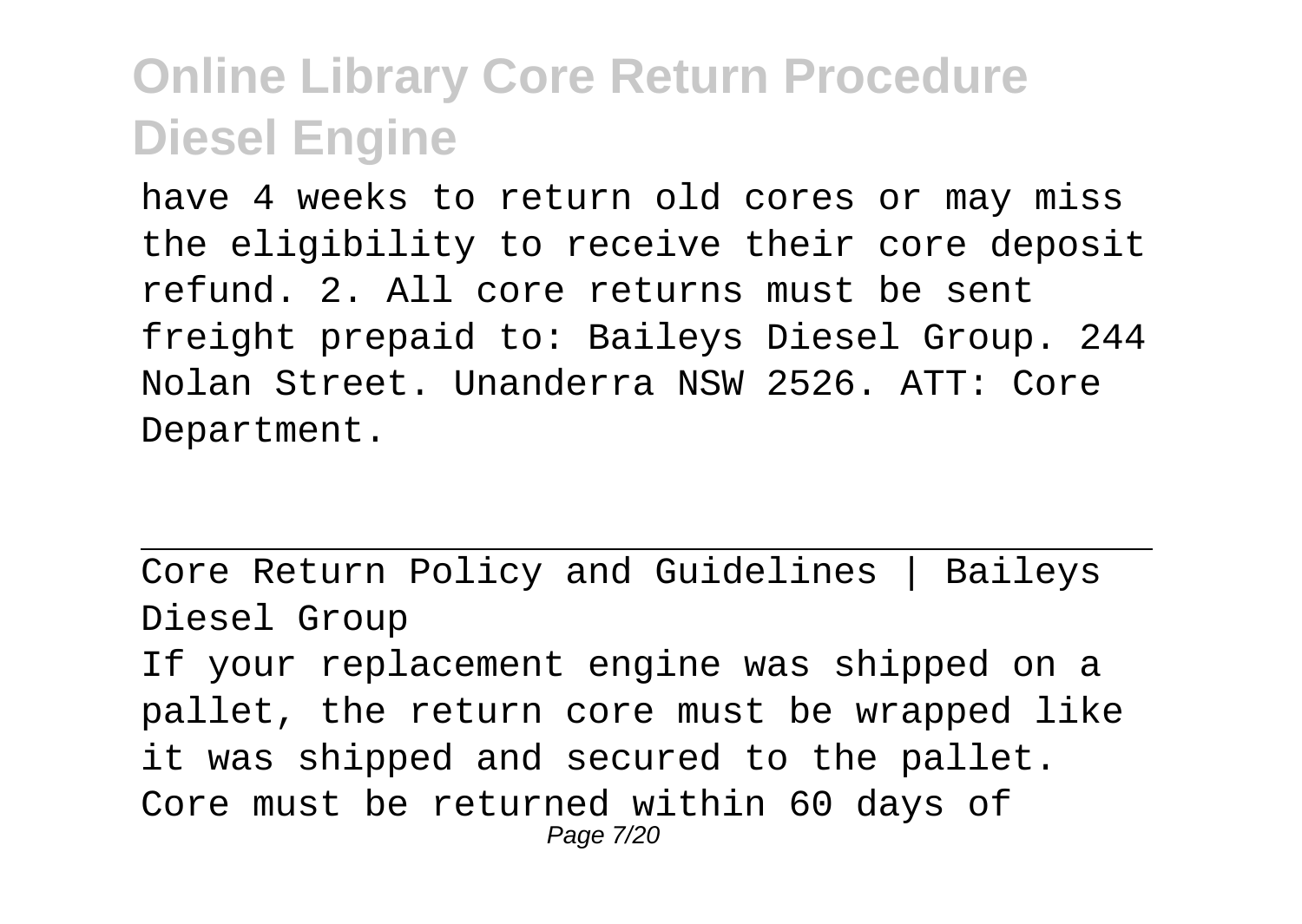purchasing the replacement engine to receive credit. Upon receipt, we will inspect the core and refund the core charge, less any missing or damaged non-wear parts.

Core Return Policy - Remanufactured Engines For full core credit, GM Powertrain Core Returns should be returned in their original shipping containers. 1. Engines returned without the engine block and main caps, cylinder heads and cam carrier caps, crankshaft, engine rods and rod caps, and camshaft (s) are considered incomplete. 2. Page 8/20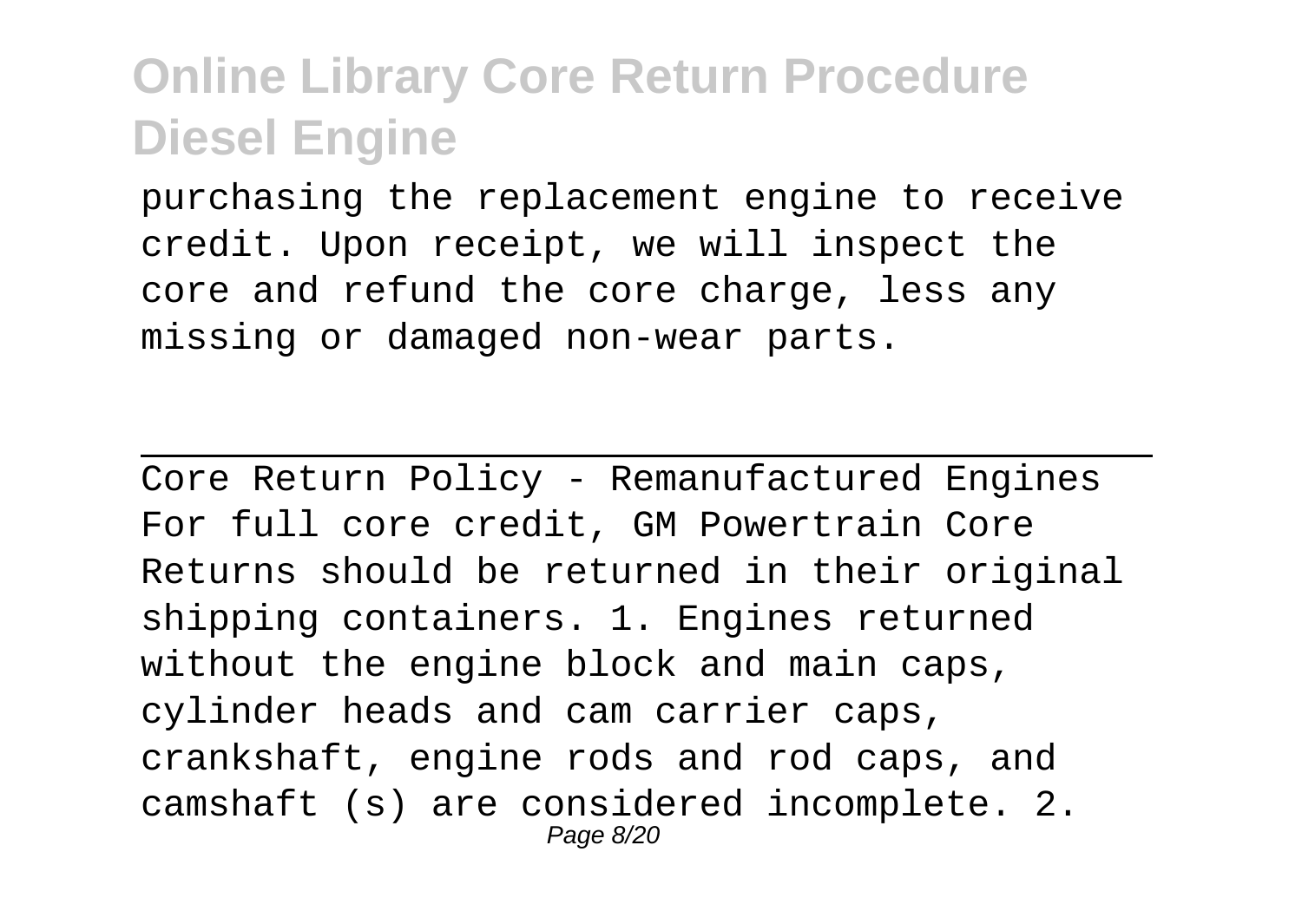Core Return Program for GM Parts:

Professionals | GM ...

Core Return and Forms A completed Core Evaluation Form with serial number noted must accompany all ENGINE core returned to Reviva. All engine core must also be scheduled by Reviva to ensure proper freight carrier is utilized. The appropriate form is provided with each Reviva engine purchased.

Core Returns, Sales, & Purchases | Reviva  $P$ age  $9/20$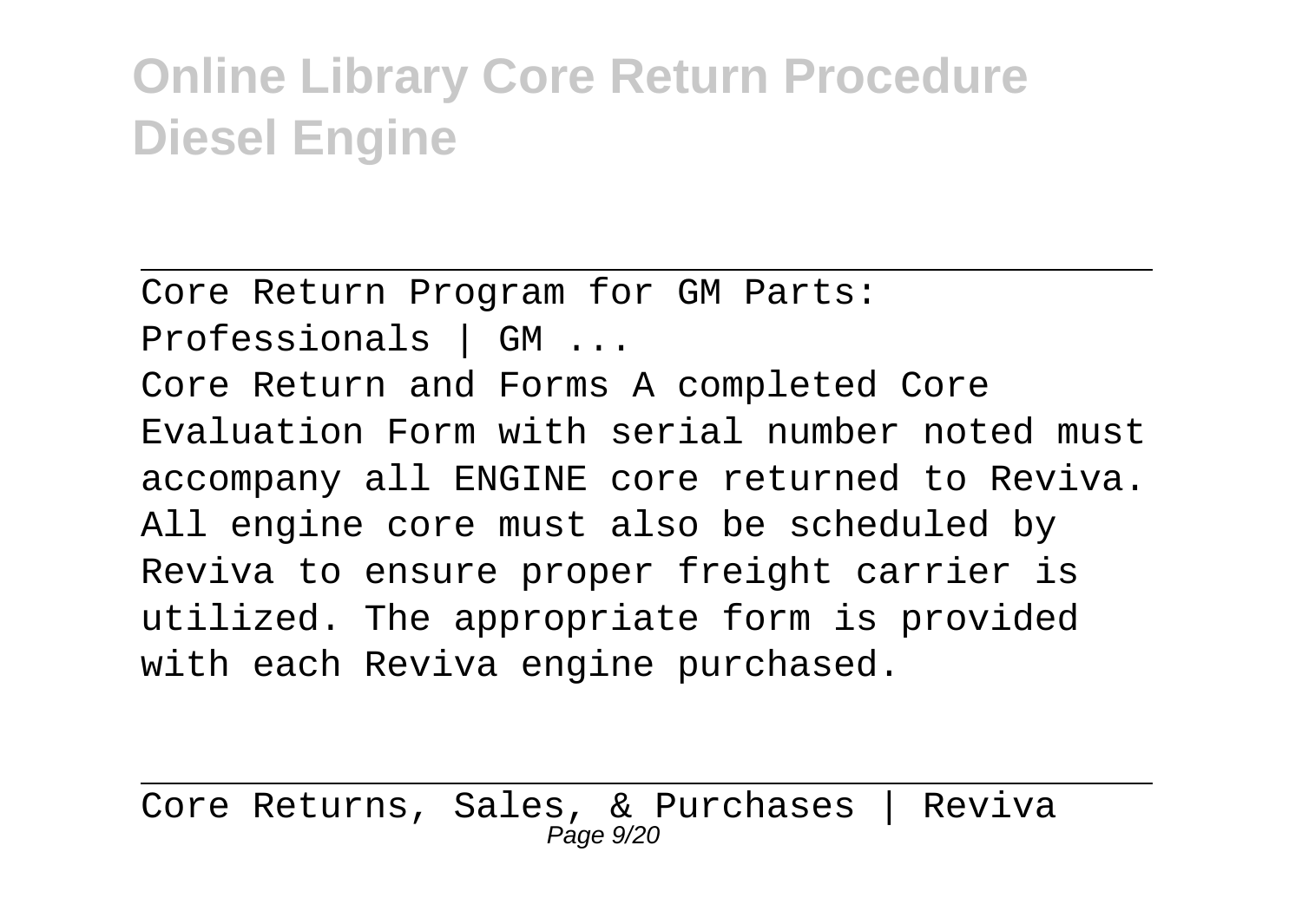Cores are the "used products" for automotive remanufacturing, and need to be shipped to WABCO Reman Solutions only for processing. Core is used and undamaged product returned for re-use/remanufacturing. It is the essence of the WABCO Reman Solutions remanufacturing process. It is source to feed our activity.

Core Return Procedure - WABCO Reman Solutions A CORE CHARGE IS BASICALLY A RANSOM FOR YOUR OLD PARTS. A core charge is a fee you pay when buying a part, that will be returned to you when you send the old part you're Page 10/20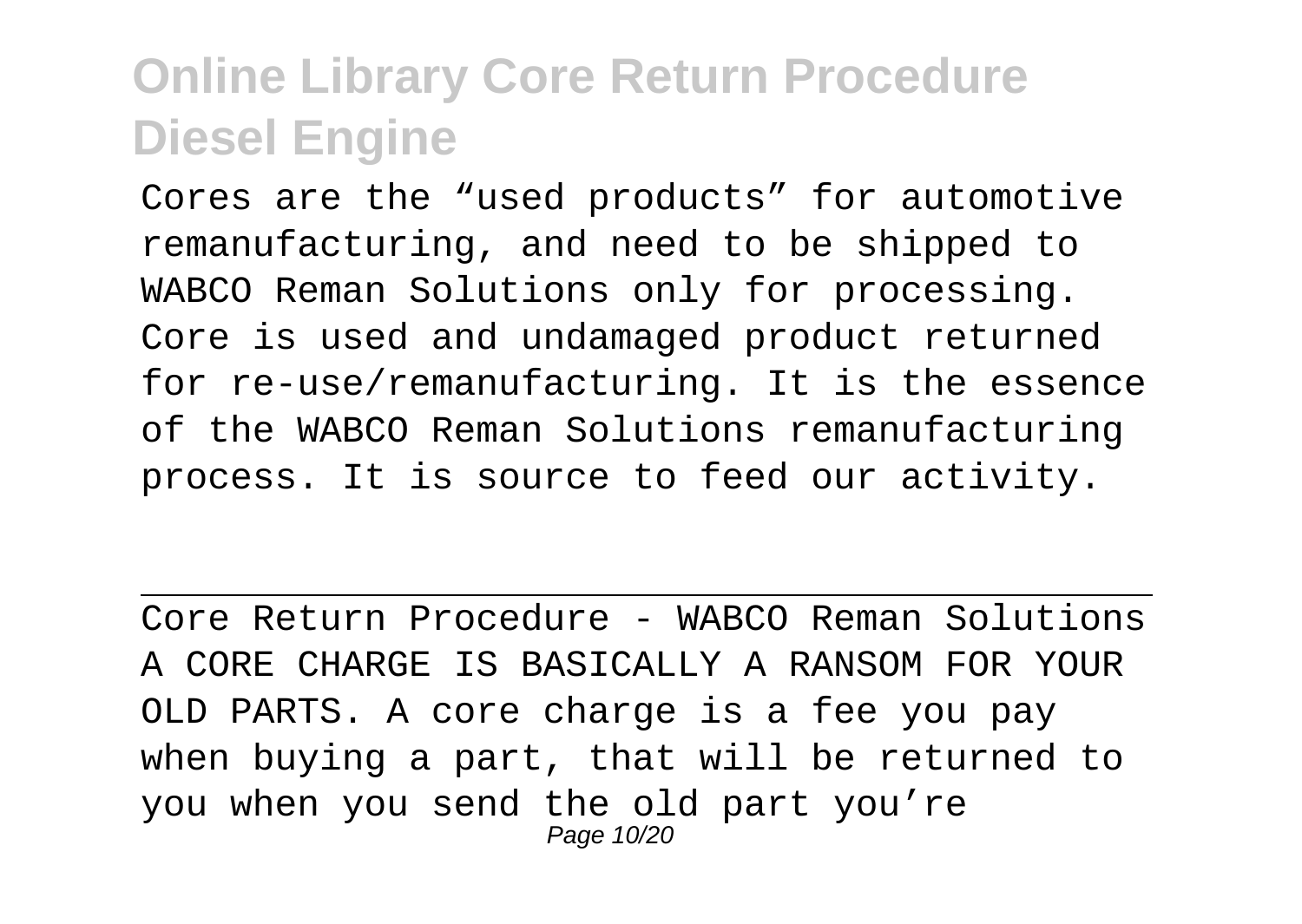replacing back. So let's say you buy a turbocharger for \$1,000 and there's a \$400 core charge. You will pay a total of \$1,400 upfront.

What is a core charge and why do I have to pay it ...

it a great value. Cummins core return policy gives full value based on visual inspection only, letting your customers know immediately what the core is worth. Your customers don't need to worry about unexpected core bill backs. Getting exchange value for the core Page 11/20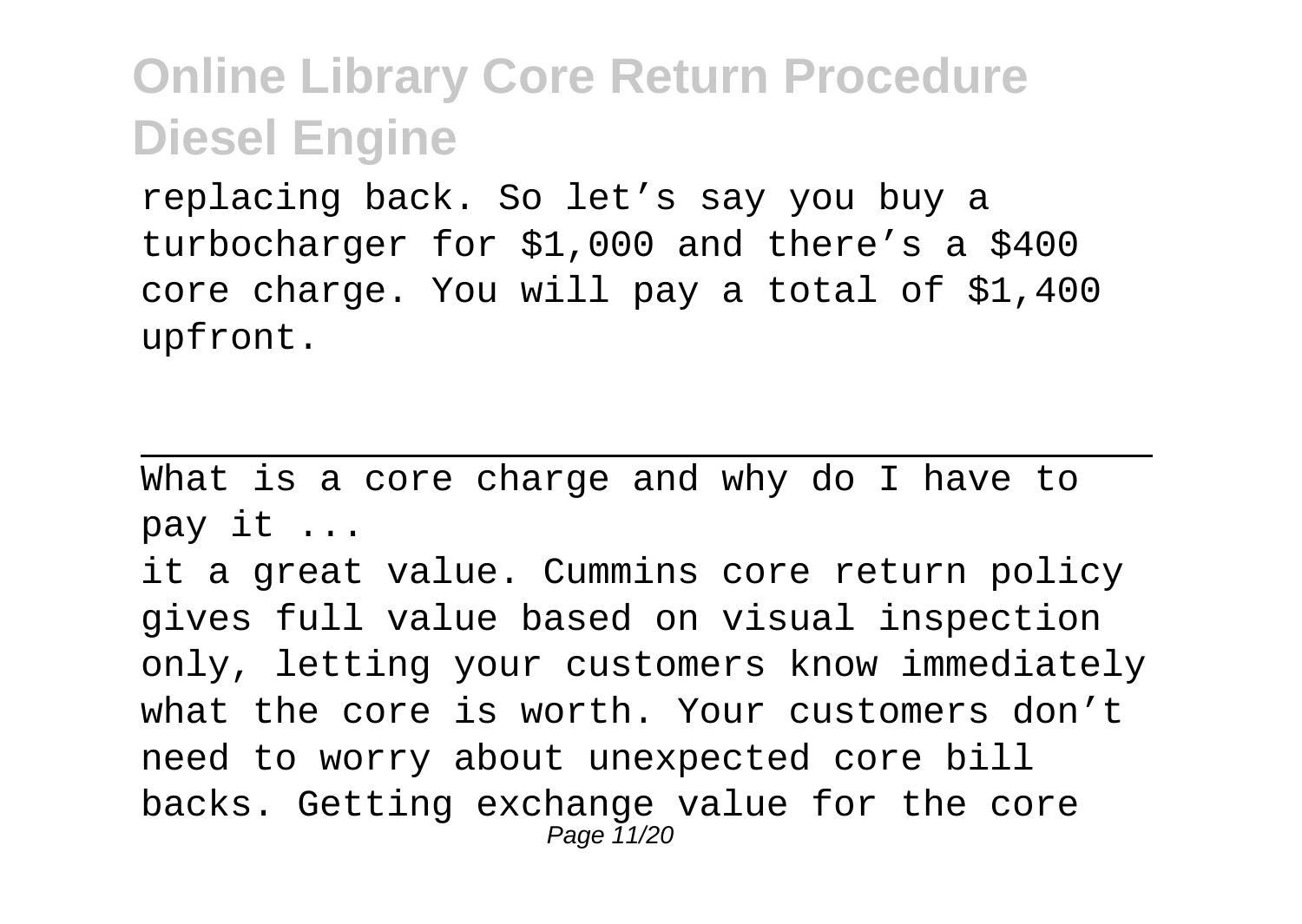makes a Cummins ReCon engine even more affordable compared to repairing or ...

Reference Handbook for Dealers - Cummins Call us Toll Free at 800-421-3746 ATK North America is the largest private label Crate Engine Remanufacturer in North America. Partnered with our sister company, VEGE de Mexico, ATK VEGE has a history of Remanufacturing that dates back to 1936.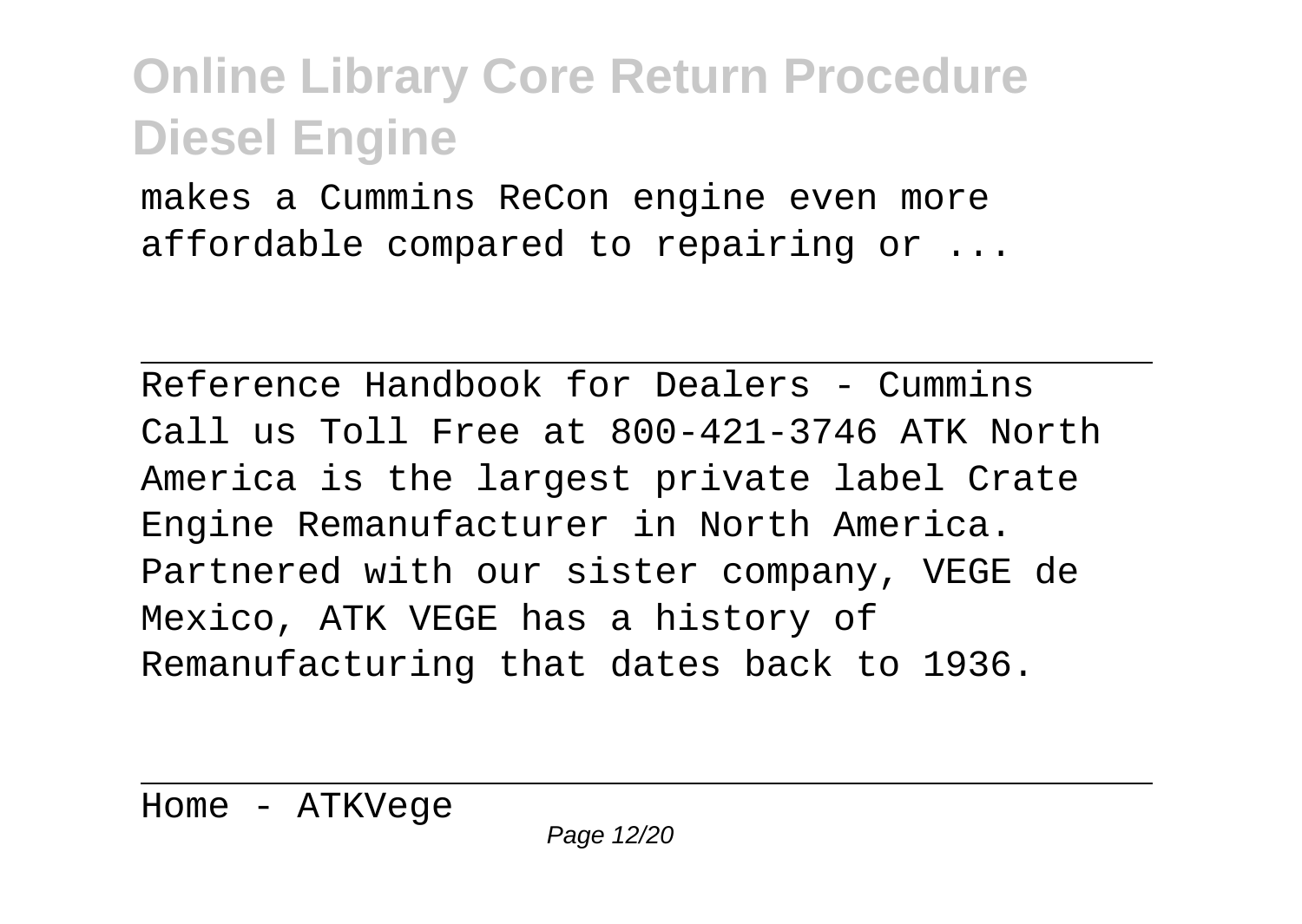Although Diesel Pro Power, Inc is diligent about the processing of all core returns, we are allowed up to 30 days from receipt to adequately inspect all returns and process the proper credit amount. Should the core return be deemed non rebuildable, we will process the core according to the customer supplied instructions on the core return tag.

Core Return Policy - Diesel Engine Parts All core returns must be: Received by Diesel Parts Direct within 30 days of the original invoice date Be rebuildable according to Page 13/20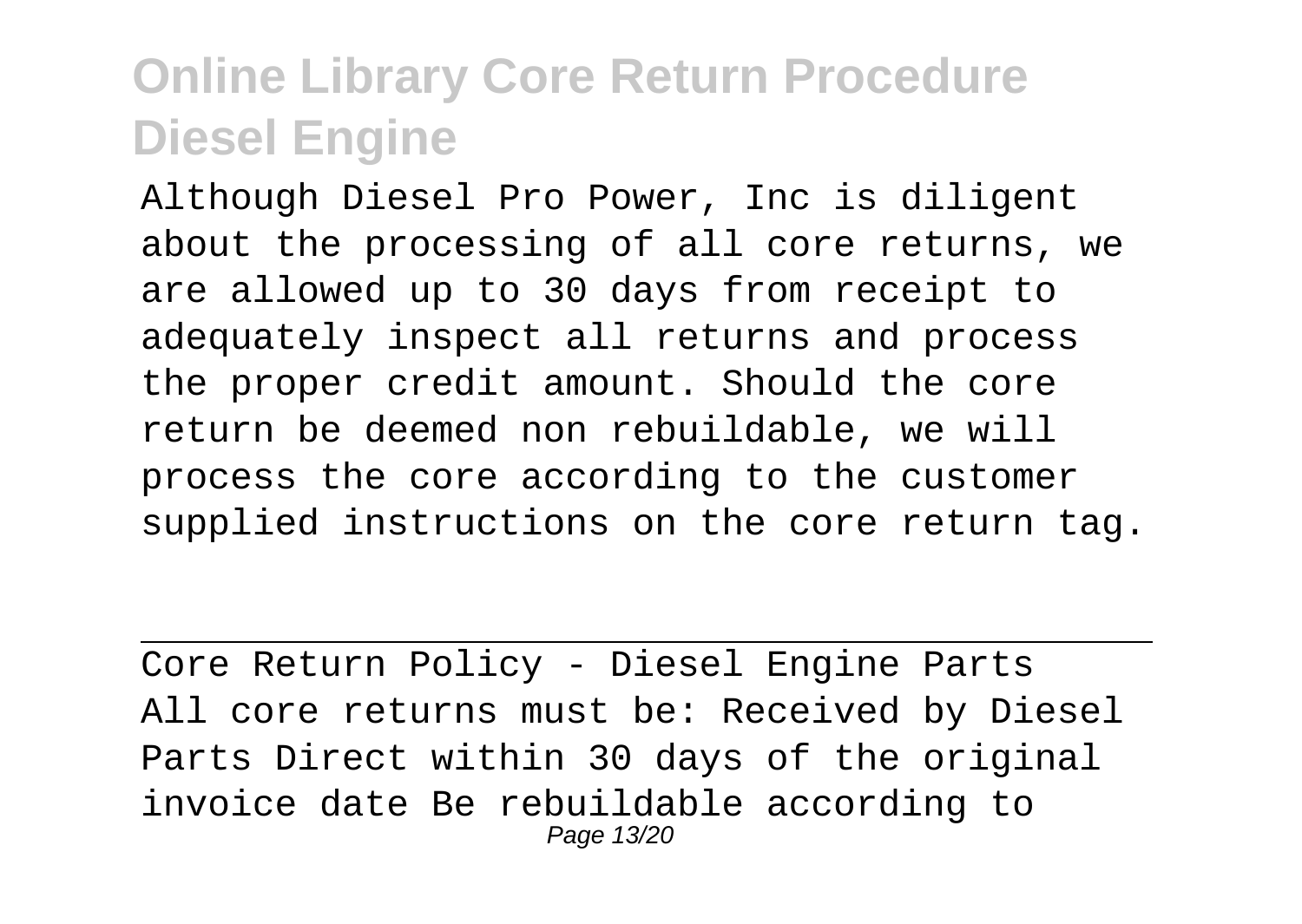original equipment manufacturer's specifications (if deemed non rebuildable, core will be used for scrap or returned to customer via freight collect) The same part number that was provided to the customer

Diesel Parts Direct | Core Return Policy Cores need to be returned within 30 Days – please call if you need additional time for core return. High Pressure Oil Pump cores MUST BE RETURNED WITH FITTINGS. If fittings are not returned you will be charged \$25.00 per fitting. Core Must be like for like make, Page 14/20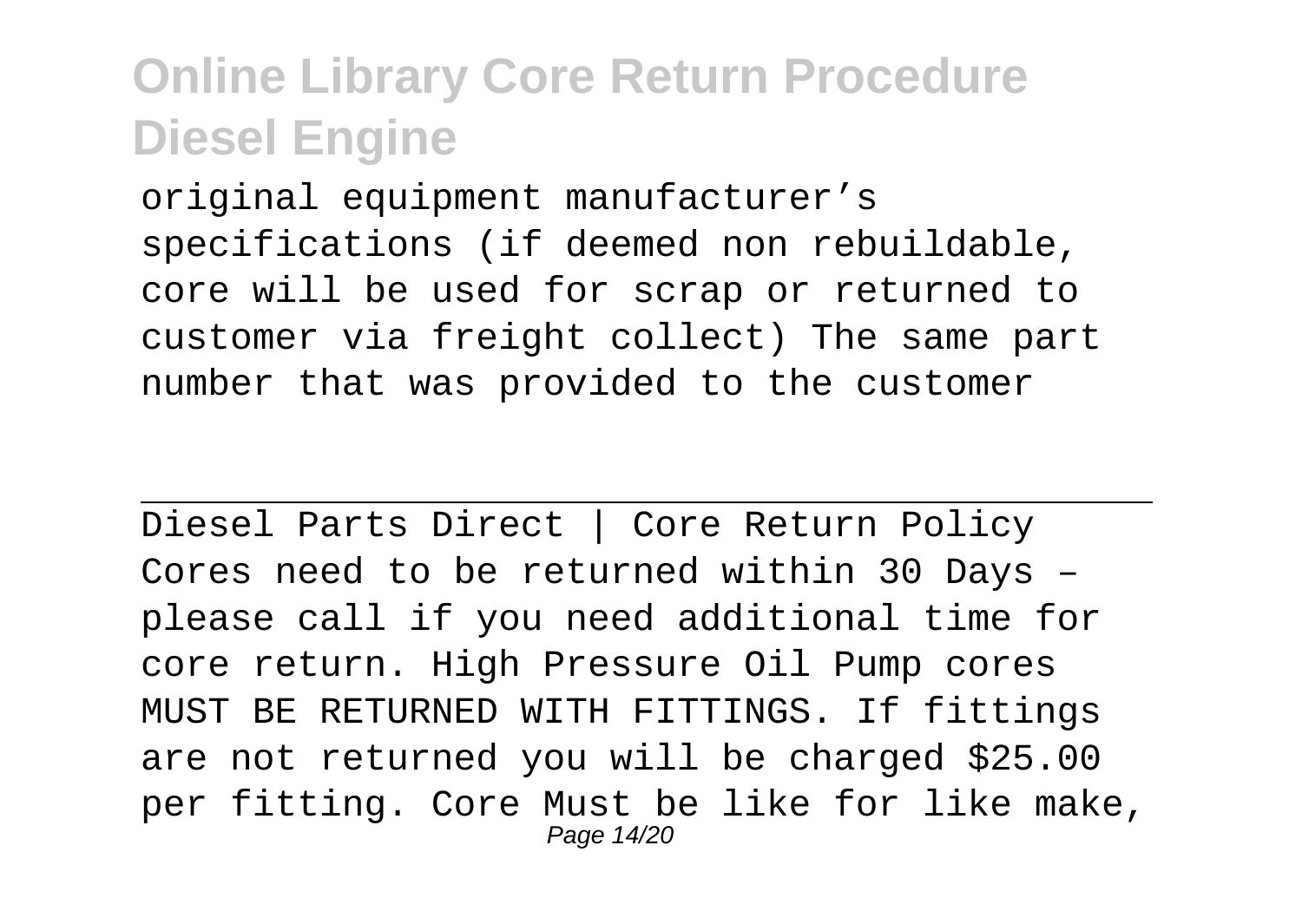model, type, and part number of the item that was purchased. After 30 Days:

Core Policy - Pensacola Fuel Injection Engines and Cylinder Heads The core being returned must be the same engine or head that was supplied; same style, type, displacement. Core being returned must not have visible damage or cracks to the block, crankshaft, connecting rods, or cylinder head (s). Core being returned must be assembled to be sure the core is complete.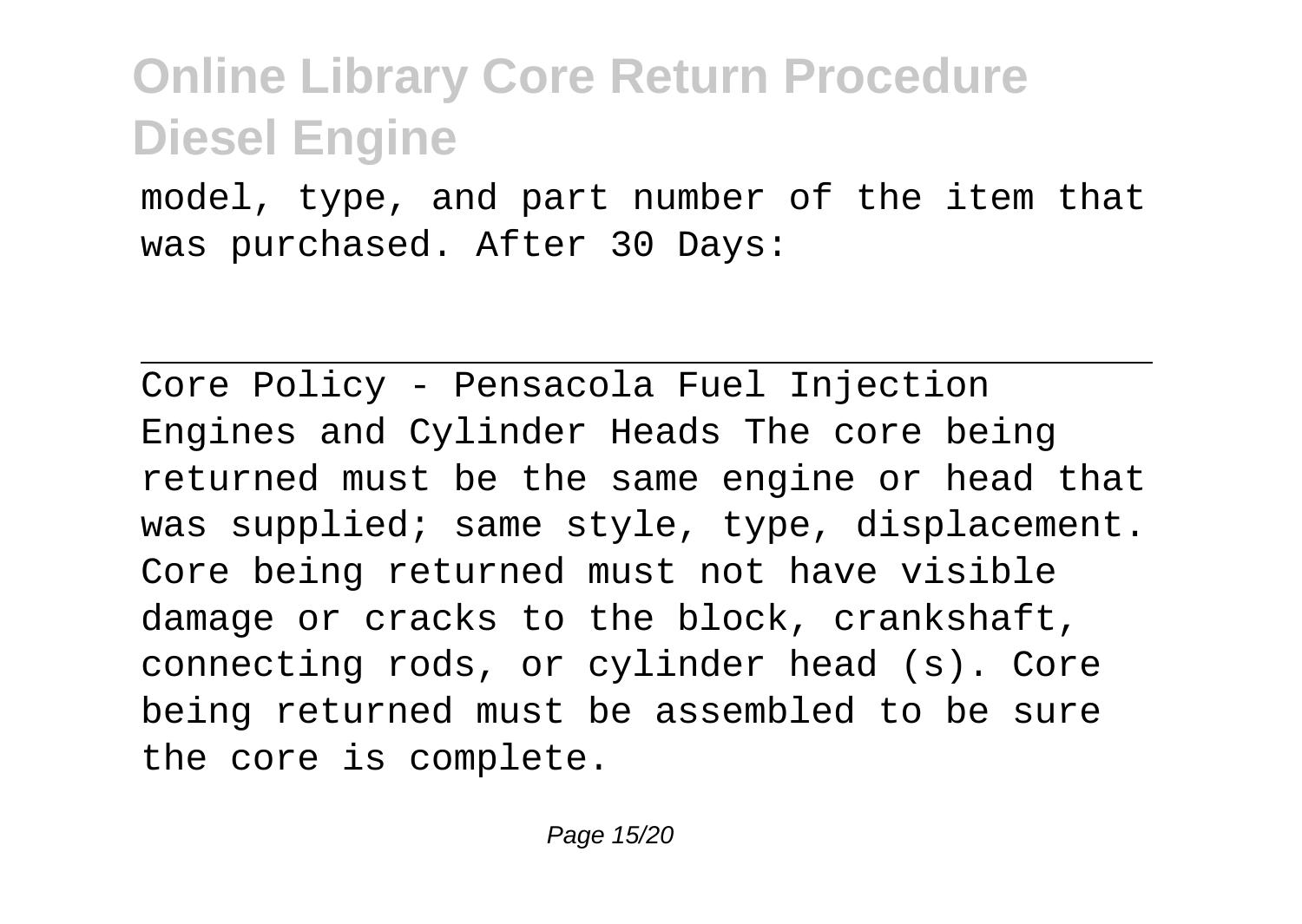Core Policy for Engines, Cylinderheads, Transmissions ...

Diesel engines provide a self-reliant energy source that is available in sizes from a few horsepower to 10,000 hp. Figure 1 provides an illustration of a common skid-mounted, dieseldriven generator. Relatively speaking, diesel engines are small,

Diesel Engine Fundamentals d6s74no67skb0.cloudfront.net Caterpillar 3126 Engine W/BENDIX In lieu of Page 16/20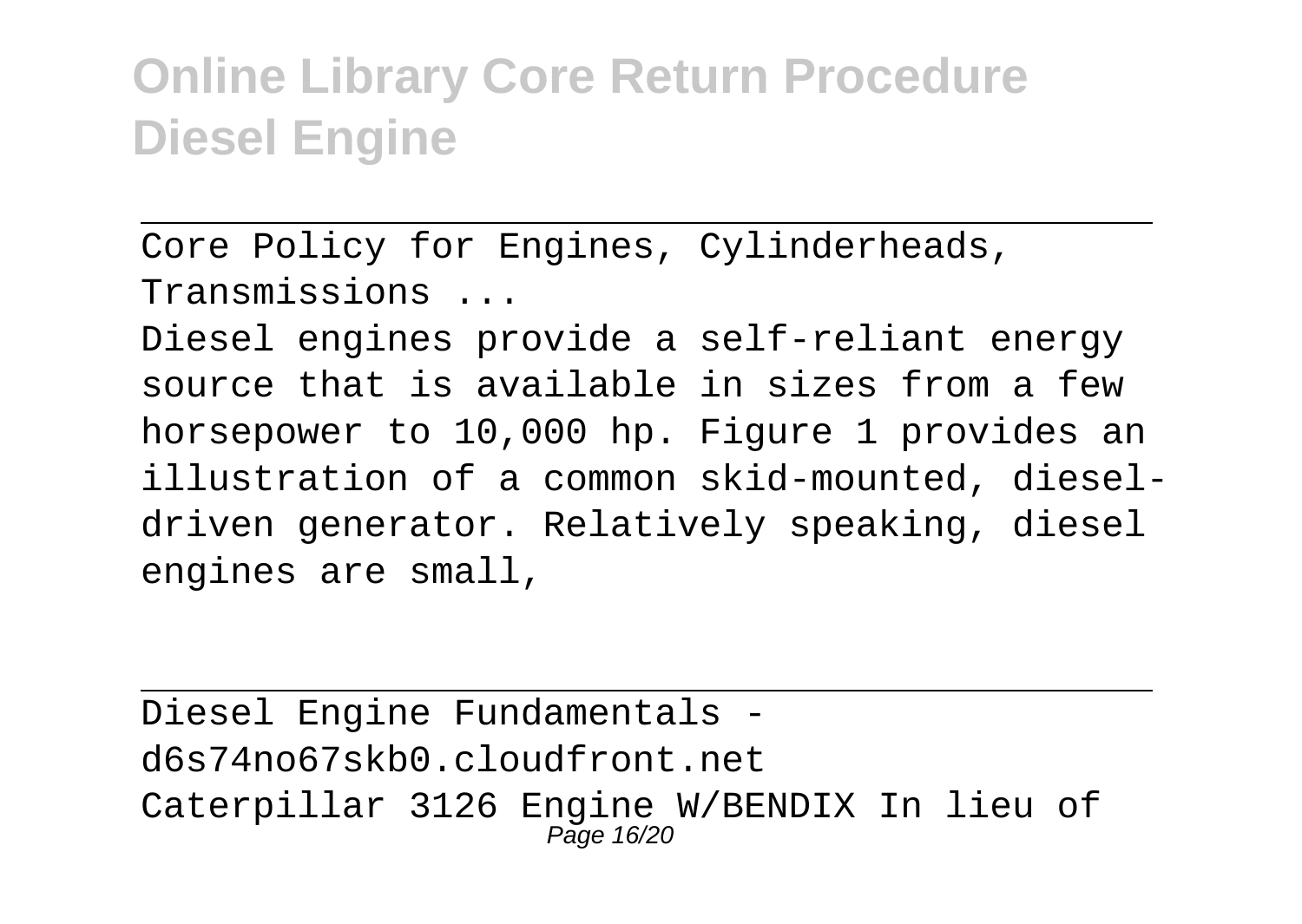covid-19 call for price: COMPLETE FAN TO FLYWHEEL TURNING 360. \$400: Engines: INTERNATIONAL DT466E EGR Engine Core—In lieu of covid-19 call for price: \$750: Engines: Duramax LML 6.6 Engine In lieu of covid-19 call for price: 100 PERCENT COMPLETE FAN TO FLYWHEEL . ROTATES 360. \$1100: Engines

Buy List - Diesel Punk Core The Diesel Return Flow Sensor RFS400 solves all these problems. It measures the return flow of the injectors in a closed system which can be pressurized. The Diesel Return Page 17/20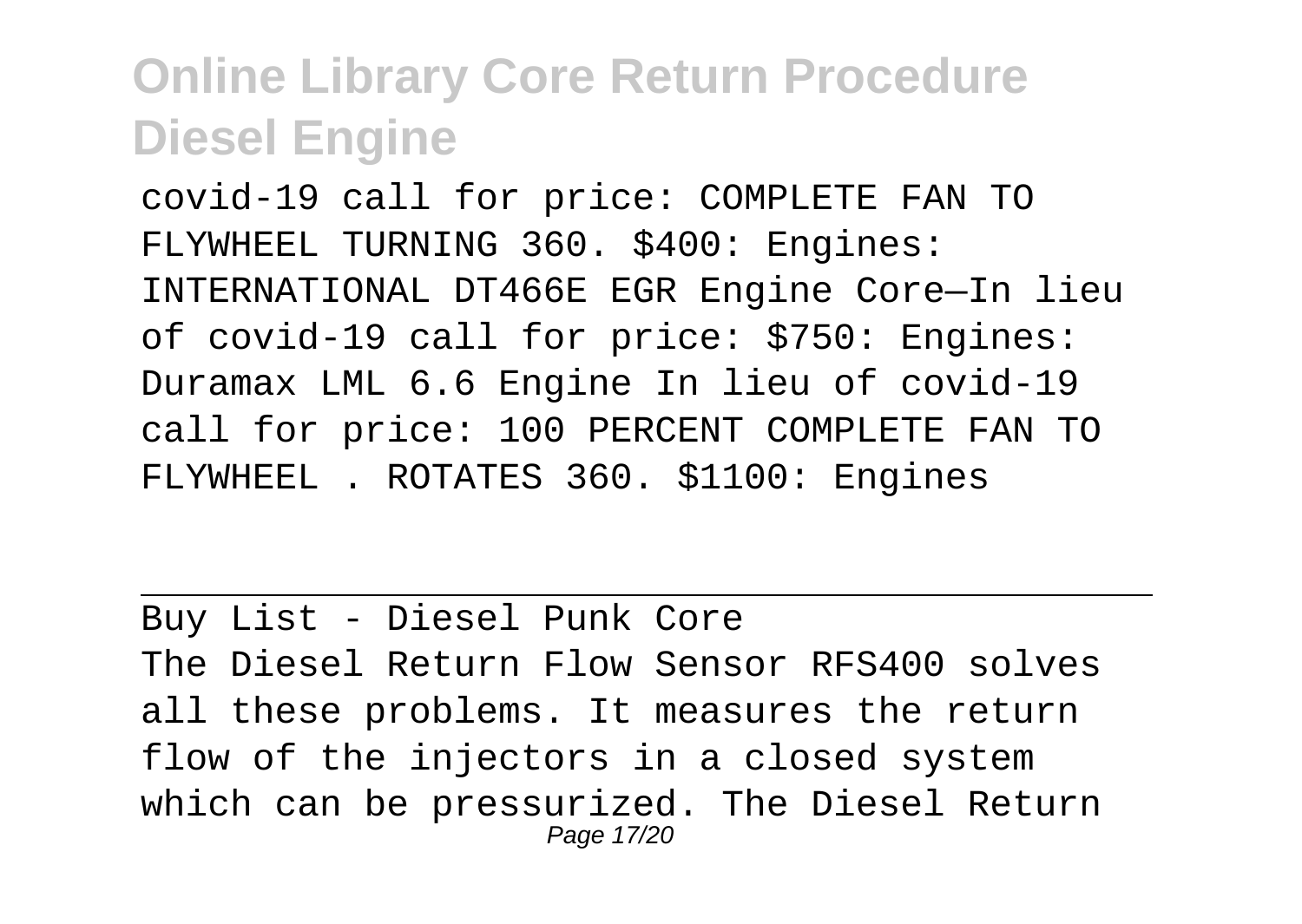Flow Sensor RFS400 is placed between the return flow connections of the injectors and the fuel tank so no fuel is spilled.

Diesel return flow measurement - TiePieautomotive

By selecting "yes" a \$50 chargeback will be deducted from your core credit if lift gate service was not paid for at the time of the original sale. Reviva Engine Serial Number Type of Return - Select - Core Return Warranty Return New Part Return

Page 18/20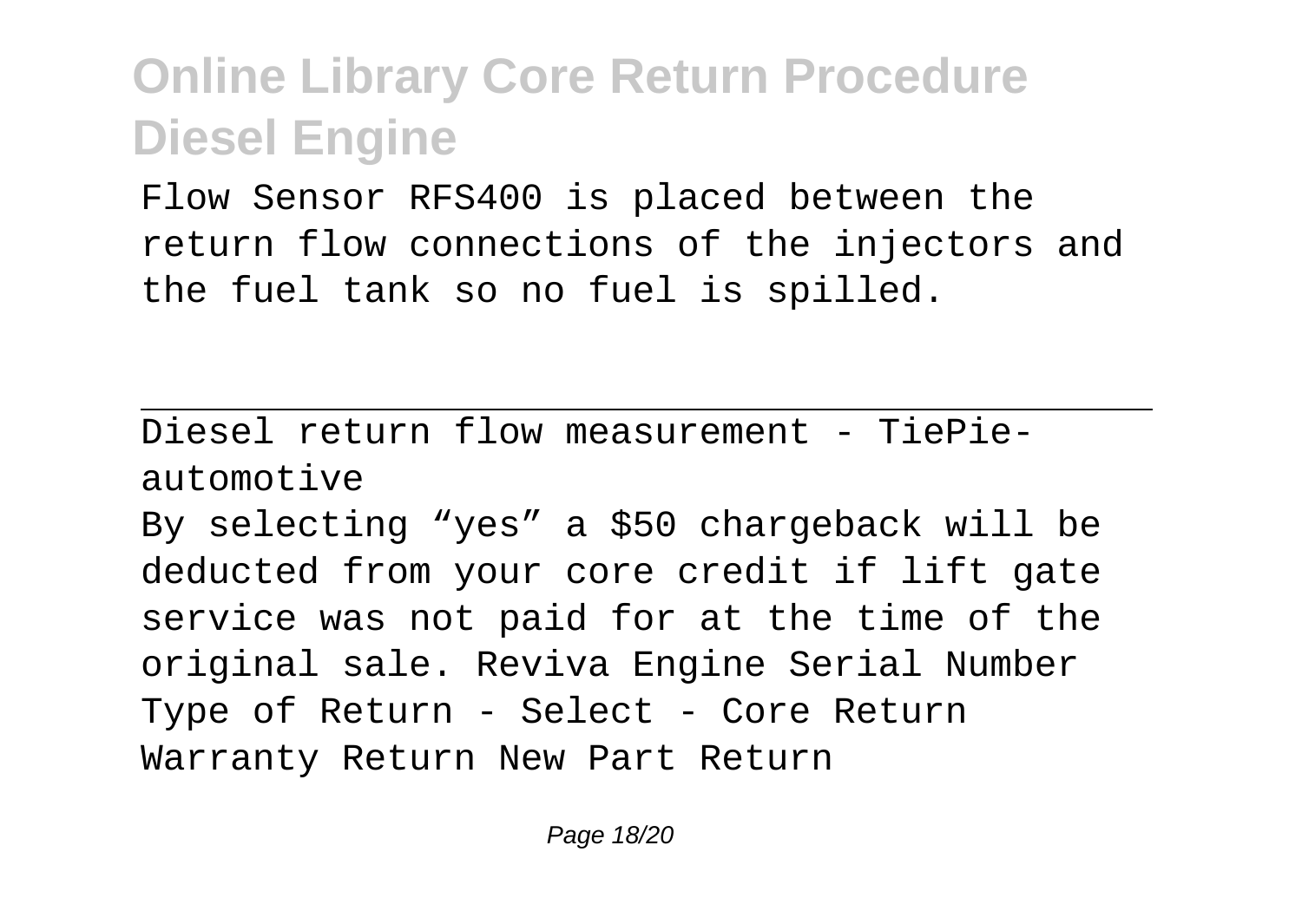Remanufactured Diesel Engines and Components | Reviva

Each DEUTZ Xchange engine goes through a 300-point reconditioning process according to its original blueprint specifications. Our reconditioning process is intensive and includes disassembly, cleaning, parts testing, reassembly and a complete inspection - all of which are performed according to uncompromising DEUTZ specifications.